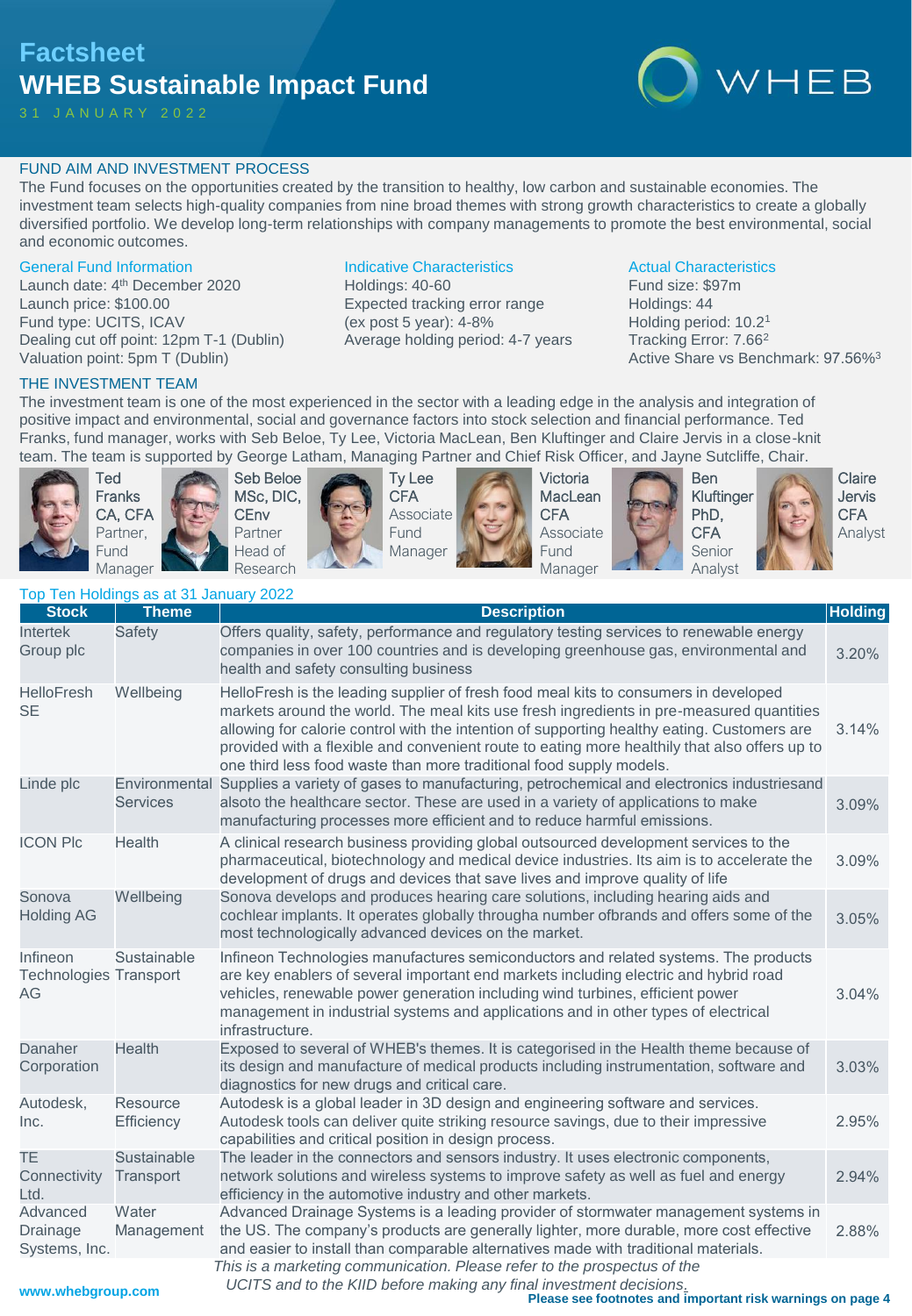

# Biggest Movers over the month in local currency – Top 3 and Bottom 3 Performers

| <b>Stock Name</b>             | Performance in Month   What Happened |                                                                                                                                                                                                 |
|-------------------------------|--------------------------------------|-------------------------------------------------------------------------------------------------------------------------------------------------------------------------------------------------|
| <b>Strategic Education</b>    | 3.15%                                | A market rotation favouring Value supported our Education holdings on a<br>relative basis, since these underperformed the index in 2021.                                                        |
| <b>Grand Canyon Education</b> | $-2.37\%$                            | A market rotation favouring Value supported our Education holdings on a<br>relative basis. Grand Canyon benefitted less than Strategic, since its 2021<br>performance had been slightly better. |
| Wabtec                        | $-3.48%$                             | Wabtec announced orders for its battery-electric locomotive and a small<br>acquisition. This news helped to support the shares on a relative basis.                                             |
|                               |                                      |                                                                                                                                                                                                 |
| Orpea                         | $-55.96%$                            | Allegations of mistreatment and inappropriate political relationships. Further<br>details are available in our monthly commentary.                                                              |
| Silicon Laboratories          | $-19.97\%$                           | Profit-taking resulting from a market rotation away from quality growth<br>companies, particularly impacting the Technology sector.                                                             |
| Keyence                       | $-19.44\%$                           | Profit-taking resulting from a market rotation away from quality growth<br>companies.                                                                                                           |

# Significant Portfolio Changes

| <b>Stock Name</b>       | <b>Purchase</b><br>or sale | <b>Theme</b>  | Brief description or sale rationale                                                                                                                   |
|-------------------------|----------------------------|---------------|-------------------------------------------------------------------------------------------------------------------------------------------------------|
| Globus Medical Purchase |                            | <b>Health</b> | Globus Medical is a best-in-class spinal med-tech company which has been<br>gaining market share through innovation, particularly in spinal robotics. |
| Strategic<br>Education  | Sale                       | Education     | Strategic Education continues to struggle with enrolment growth, and we are<br>concerned about rising competition in online education.                |
| Premier Inc             | Sale                       | <b>Health</b> | We sold Premier to invest in higher conviction opportunities where we believe<br>the impact case is stronger.                                         |

## PORTFOLIO ANALYSIS AS AT 31 January 2022<sup>4</sup>

# Theme Allocation

| <b>Resource Efficiency</b>    | 22.91% |
|-------------------------------|--------|
| <b>Cleaner Energy</b>         | 4.83%  |
| <b>Environmental Services</b> | 10.85% |
| Sustainable Transport         | 12.13% |
| <b>Water Management</b>       | 6.96%  |
| Health                        | 22.64% |
| Safety                        | 5.43%  |
| Wellbeing                     | 11.14% |
| Education                     | 1.41%  |
| Cash                          | 1.68%  |





# **INVESTMENT** rliTl funds europe de 2021 WINNER

SUSTAINABLE &

**ESG INVESTMENT WARDS 2021** 

VINNEF

# Geographic Allocation Market Capitalisation Allocation

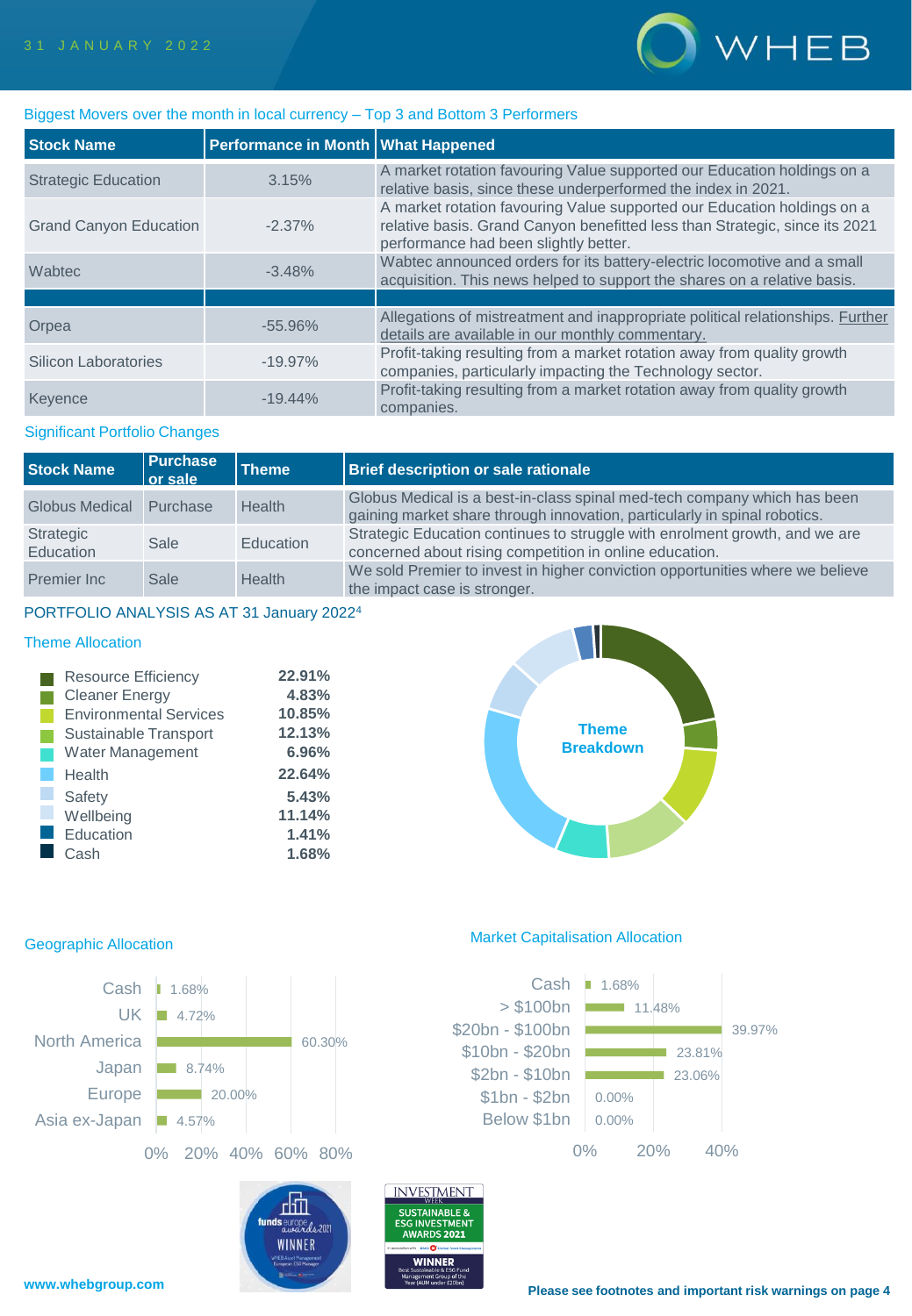

### Alignment with UN SDGs



### Comparative Performance<sup>5</sup> (Figures are historic and past performance does not predict future returns.)

| <b>Cumulative Performance</b>                                   | 5 years   | 3 years   | 12 months | Year to date | 3 months  | 1 month   |
|-----------------------------------------------------------------|-----------|-----------|-----------|--------------|-----------|-----------|
| <b>WHEB Sustainable Impact</b><br><b>Fund (C EUR) 1.03% OCF</b> | <b>NA</b> | <b>NA</b> | 8.11%     | $-11.64%$    | $-10.19%$ | $-11.64%$ |
| <b>MSCI World Total Return</b><br><b>EUR</b>                    | 79.57%    | 62.13%    | 26.29%    | $-3.92\%$    | $-0.28%$  | $-3.92%$  |

### Reference Portfolio Performance<sup>6</sup> (Figures are historic and past performance does not predict future returns.)

| <b>Cumulative Performance</b>                           | 5 years                      | 3 years                       | 12 months |                               |            | Year to date<br>3 months |                                 | 1 month                       |  |
|---------------------------------------------------------|------------------------------|-------------------------------|-----------|-------------------------------|------------|--------------------------|---------------------------------|-------------------------------|--|
| <b>Reference Portfolio EUR:</b><br><b>Net 1.03% OCF</b> | 58.81%                       | 44.26%                        | 5.13%     |                               | $-13.52\%$ |                          | $-10.98%$                       | $-13.52\%$                    |  |
| <b>MSCI World Total Return</b><br><b>EUR</b>            | 79.57%                       | 62.13%                        | 26.29%    |                               | $-3.92\%$  |                          | $-0.28%$                        | $-3.92\%$                     |  |
| <b>Discrete Performance</b>                             | Jan 2021-<br><b>Jan 2022</b> | Jan 2020 -<br><b>Jan 2021</b> |           | Jan 2019 -<br><b>Jan 2020</b> |            |                          | Jan $2018 -$<br><b>Jan 2019</b> | Jan 2017 -<br><b>Jan 2018</b> |  |
| <b>Reference Portfolio EUR:</b><br><b>Net 1.03% OCF</b> | 5.13%                        | 14.74%                        |           | 19.59%                        |            |                          | $-2.28%$                        | 13.49%                        |  |
| <b>MSCI World Total Return</b><br><b>EUR</b>            | 26.29%                       | 5.31%                         |           | 21.90%                        |            |                          | 1.46%                           | 9.16%                         |  |

## SHARE CLASS AND FUND INFORMATION

The WHEB Sustainable Impact Fund is a Fund of the WHEB Asset Management Fund's ICAV, an open-ended umbrella fund with segregated liability between Funds authorised by the Central Bank of Ireland pursuant to the UCITS Regulations and offering daily liquidity.

| <b>Shareclass</b> | <b>Currency</b> | <b>Price</b> | <b>Ongoing Charges and</b><br>Fees <sup>7</sup> | <b>ISIN</b>  |
|-------------------|-----------------|--------------|-------------------------------------------------|--------------|
| A Accumulation    | <b>USD</b>      | 93.95        | 1.68%                                           | IE00BMBQDM35 |
| A Accumulation    | <b>EUR</b>      | 101.55       | 1.68%                                           | IE00BMBQDN42 |
| A Accumulation    | <b>CHF</b>      | 98.18        | 1.68%                                           | IE00BMBQDP65 |
| C Accumulation    | <b>USD</b>      | 103.11       | 1.03%                                           | IE00BMBQDQ72 |
| C Accumulation    | <b>EUR</b>      | 111.93       | 1.03%                                           | IE00BMBQDR89 |
| C Accumulation    | <b>CHF</b>      | 107.88       | 1.03%                                           | IE00BMBQDS96 |
| C Accumulation    | <b>GBP</b>      | 103.51       | 1.03%                                           | IE00BMBQDT04 |

### Key Dates

Annual report 31 December, interim report 30 June

Management Company:

FundRock Management Company S.A.

Fund Administrator:

Société Générale Securities Services SGSS (Ireland) Limited